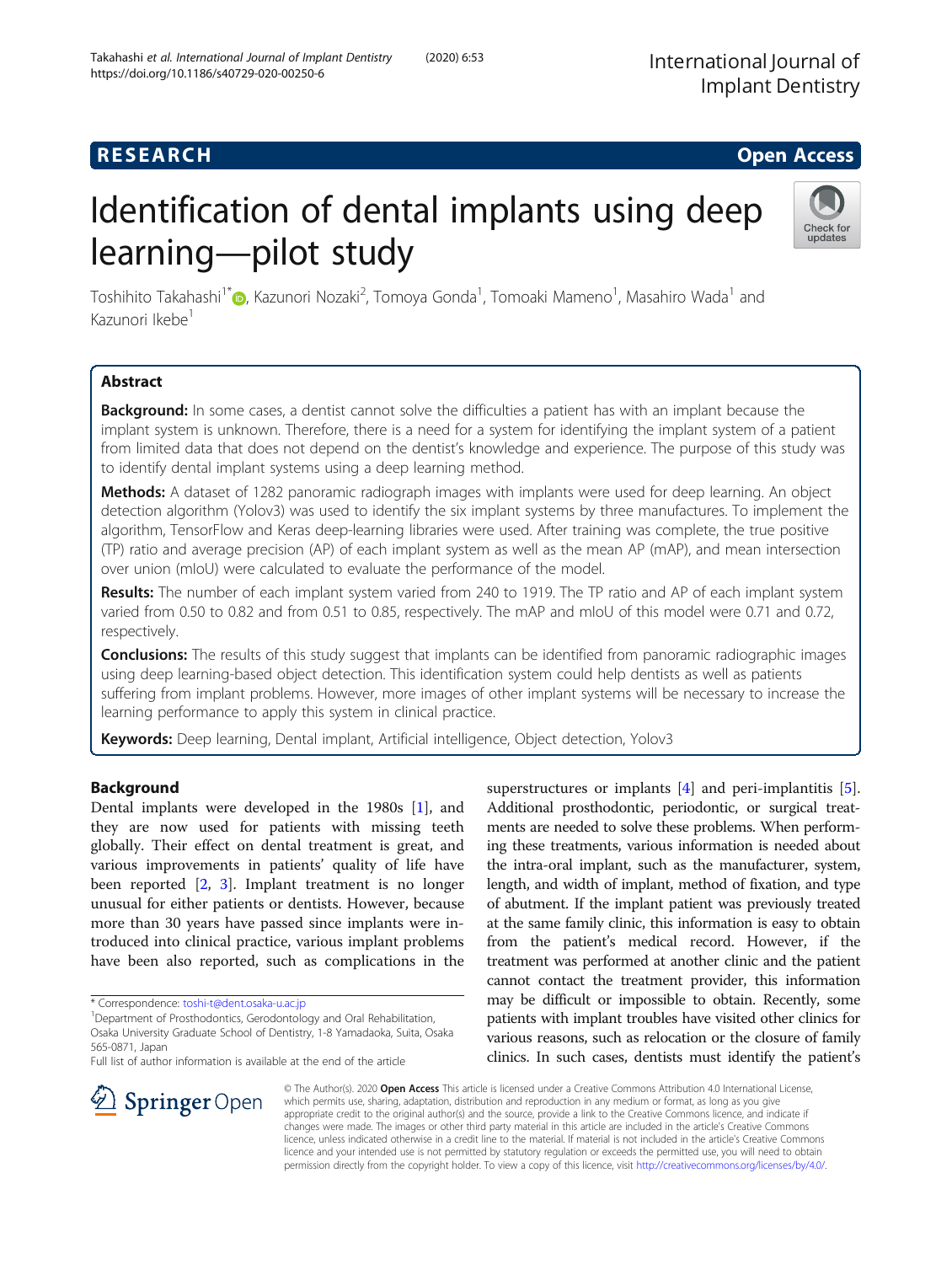implant information from the limited data obtained from oral photographs, radiographs, a study model, and so on. In particular, the type of implant system must be identified in order to conduct additional treatments. Dentists with sufficient knowledge about and experience of implant treatments can identify implant systems and perform treatment, but those without the knowledge and experience cannot identify the system and treat the patient. Therefore, there is a need for a system for identifying the implant system of a patient from limited data that does not depend on the dentist's knowledge and experience.

Artificial intelligence (AI) technology has been applied in various fields, and its presence is already essential in many of them. In AI technology, there are several methods that are used in accordance with the task. In medicine, AI has already been used for robotics, medical diagnosis, statistics, and human biology-up [\[6](#page-5-0)]. A deep learning method, one of the AI technologies, is adequate for prediction, object detection, classification, and other similar tasks. In dentistry, the diagnosis of dental diseases using oral or X-ray images [\[7\]](#page-5-0), prediction of treatments [\[8](#page-5-0)], classification [[9](#page-5-0)], statistics from research data  $[10]$  $[10]$ , and other topics have been addressed using a deep learning method. Specifically, studies on the diagnosis of diseases using a deep learning have increased, and deep learning-based object detection algorithms for images are usually used for this task [[11\]](#page-5-0). The ability of diagnostic systems using deep learning is already comparable or superior to that of humans, and these systems will help prevent dentists from missing problems or making errors. If this system also can be applied for identifying implant systems using dental X-ray images, it will help both dentists and patients solve implant problems.

The purpose of this study is to develop an automated system for identifying implant systems using a deep learning-based object detection method. The hypothesis of this study was that this system could detect and identify the implant.

#### Methods

#### Data collection

Panoramic radiographs were obtained from patients who received implant treatment in the Department of Prosthodontics, Gerodontology and Oral Rehabilitation at Osaka University Dental Hospital after January 2000. Panoramic radiographs with unknown implants were excluded and totally 1282 images were used to annotate implants. All images were JPEG files that were resized to  $416 \times 416$  pixels. The images were randomly divided into two datasets: one for training (1026 images, 80%) and one for testing (256 images, 20%). Training datasets were used to make the model by learning, and the testing dataset was independent of the training dataset and used to assess the performance of models which was made using a training dataset.

#### Annotation of implants

Six implant systems manufactured by three companies were annotated manually in all panoramic radiographs using an annotation tool (labelImg). They consisted of four systems, which have straight apex: MK III and MK III Groovy (MK III/IIIG) by Nobel Biocare (Zürich, Switzerland), bone level implant (BL) by Straumann (Basel, Switzerland), and Genesio Plus ST (Genesio) by GC (Tokyo, Japan); and two systems which have tapered apex: MK IV and Speedy Groovy (MK IV/SG) by Nobel Biocare.

#### Deep learning algorithm

To implement the object detection algorithm, Python 3.5.2 and the Keras library 2.2.4 were used with Tensor-Flow 1.12.0 as the backend. The object detection application, You Only Look Once (YOLO) v3 [[12\]](#page-5-0), with fine-tuning was used, and the dataset was trained to detect implants. The training dataset was separated into 16 batches for every epoch, and 1000 epochs were run with a learning rate of 0.01.

#### Assessment of the learning result

The total number of the implant system in all panoramic radiographs, number of implant system identified correctly (true positives; TP), and those identified as other types of implant system (false positives; FP) were identified. The average precisions (AP) of each implant system, the mean average precision (mAP) of an intersection over unit (IoU) of more than 0.5, and mean IoU (mIoU) were calculated. IoU was calculated as follows (Fig. [1](#page-2-0)).

IoU = area of overlap (both ground-truth bounding box and predicted bounding box)/area of union (either ground-truth bounding box or predicted bounding box)

APs are higher in value depending on the IoU threshold. In this study, the IoU threshold was determined to be 0.5, which is the value commonly used in other studies on object detection [[13](#page-5-0)]. In addition, mAP is calculated by taking the average of AP over all classes. Higher values indicate that the learning is more accurate.

# Results

At least 240 instances of each implant system were detected in the panoramic radiographic images: the most common type was MK III/IIIG (1919 instances) and the least common was Genesio (240 instances; Fig. [2](#page-2-0)). The number of implants detected correctly (True Positive: TP), and those detected as other systems (false positive: FP) are shown in Fig. [3](#page-3-0). The number of both TP and FP were the largest in MK III /IIIG and the smallest in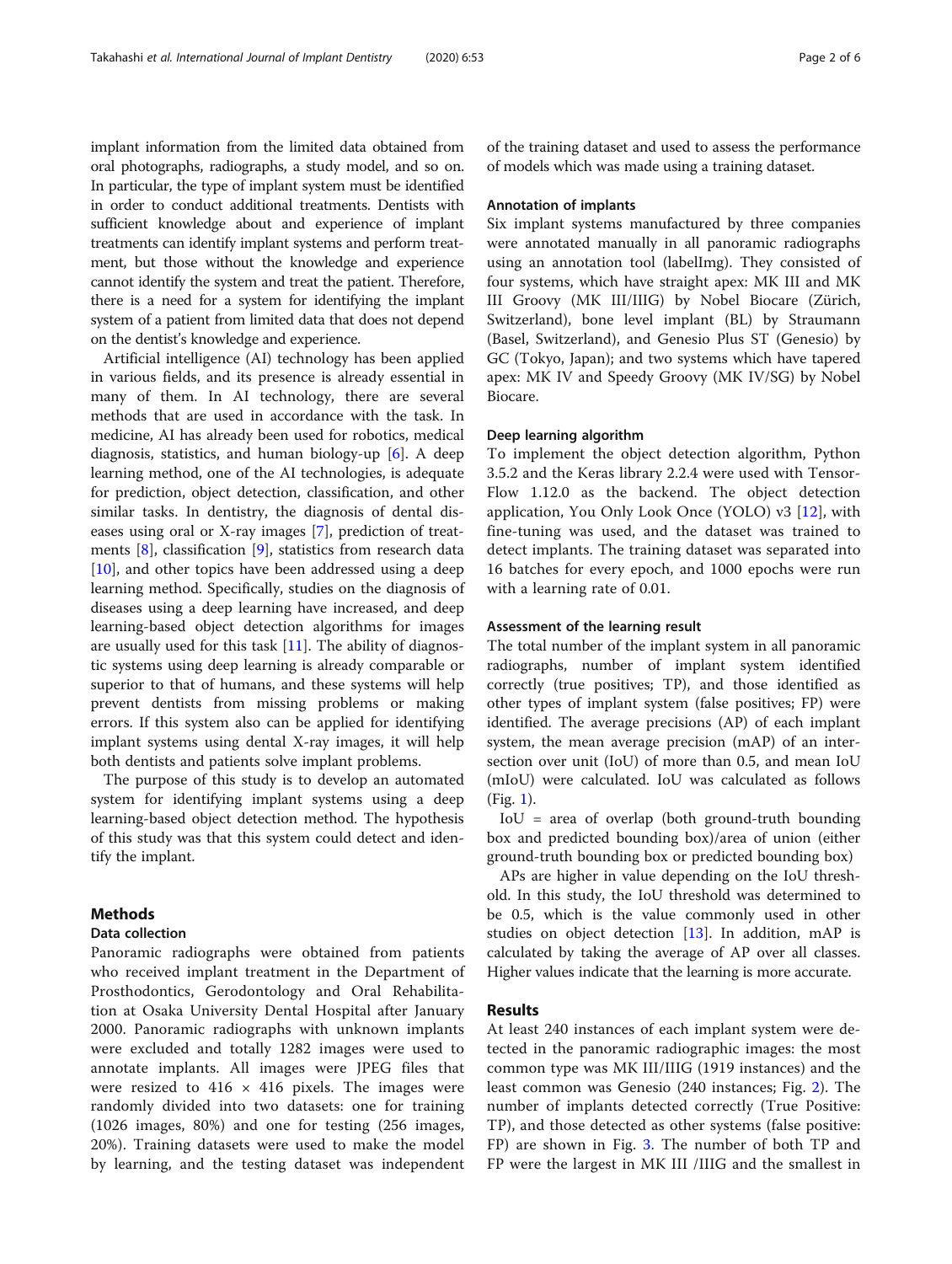square indicates the ground-truth bounding box, and the dark gray square indicates the predicted bounding box. IoU value was calculated that the overlapped area of light gray and dark gray squares was divided by the united area of light gray and dark gray squares

Genesio. The TP ratios ranged from 0.50 to 0.82; the highest value was obtained for MK III/IIIG, and the lowest was obtained for Genesio. The values of MK IV/ SG and BL were the same (Fig. [4\)](#page-3-0). In Genesio, half of them could not be detected correctly. The APs of each implant were as follows: MK III/IIIG: 0.85, MK IV/SG: 0.78, BL: 0.69, and Genesio: 0.51 (Fig. [5\)](#page-4-0). MK III/IIIG and MK IV/SG could be detected with high accuracy. The mAP and mIoU of this identification system were 0.71 and 0.72, respectively.

#### **Discussion**

There are some problems with implants that cannot be solved in general clinics. In these problems, an unknown implant system will make the problems worse. Therefore, the identification of an implant system is necessary for both dentists and patients, and an automated identification system that is not dependent on the dentist's expertise is needed. Considering these issues, an AIbased approach seems to be a potentially suitable solution, and this study was conducted to focus on developing an automated identification system of implants from panoramic radiographic images using object detection. There are already two methods for implant identification [[14,](#page-5-0) [15\]](#page-5-0). In the first, dental radiographic images of many implant systems have been uploaded to a website and dentists are able to check them to find an image that matches the patient's implant image. The second system employs nine questions about implant characteristics. The database returns candidate matching implants based on the answers to these questions, and dentists must match them with those of the patient. Both of these systems require dentists to check whether two images of an implant are the same to identify the implant system. In contrast, the system in this study is based on deep learning, one of AI techniques, and not a dentist but the computer itself identifies the implant.

When evaluating the performance of the object detection, two indices, mean average precision (mAP) and mean intersection over union (mIoU), were mainly used. mAP is used to measure the accuracy of object detection



<span id="page-2-0"></span>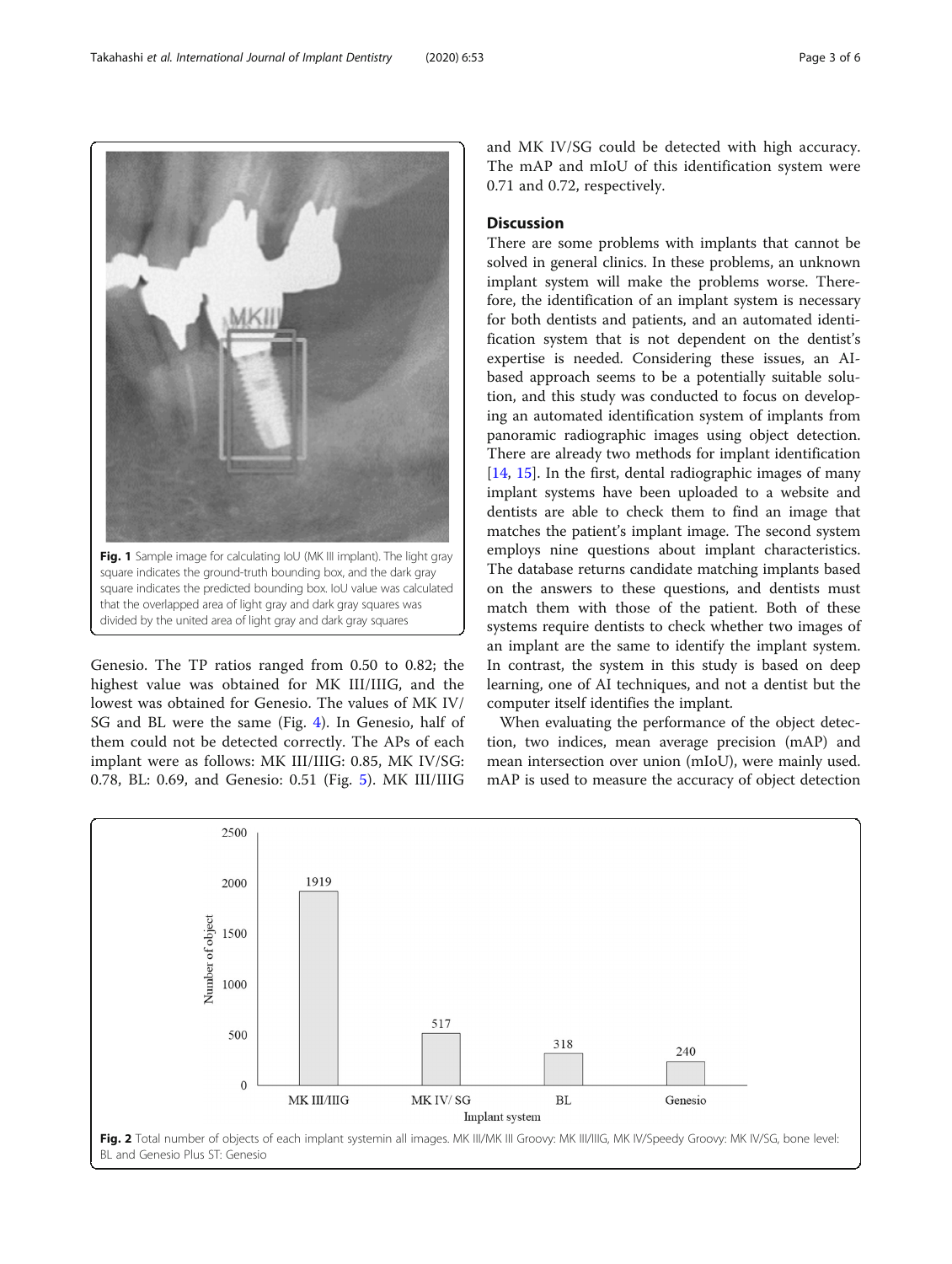<span id="page-3-0"></span>

model, and the closer the value is to 1.0, the more accurate the model is. A mAP of more than 0.7 seemed to be regarded as a good value in other studies [\[13](#page-5-0)], but there is no clear criterion. A mIoU of more than 0.7 is regarded as a good value  $[16, 17]$  $[16, 17]$  $[16, 17]$  $[16, 17]$ , and the mAP the mIoU obtained in this study are 0.71 and 0.72, respectively. Considering these, the performance of this learning system can be considered to be high. The values of the hyperparameters were determined from the results of preliminary experiments with various combinations of values. Learning with this combination yielded superior mIoU and mAP values than other combinations.

In the results of this study, the AP of each implant system varies from 0.51 for Genesio to 0.85 for MK III/ IIIG, and the mAP is 0.71. The TP ratios also vary from 0.50 for Genesio to 0.82 for MK III/IIIG. These differences are caused by the number of implants, their locations, and their similarity of shape. When selecting implant systems to recognize in this study, frequently used implant systems were selected because the number of implants seemed to be one of the most important factors. In fact, both AP and TP ratio of Genesio, which was the least number of images, were the minimum value, and those of MK III/IIIG were the maximum. About 1300 panoramic images and a total of 3000 implant images were used, but these numbers were not enough to recognize all the implant systems included. To increase the learning performance, a sufficient number of implant images are necessary.

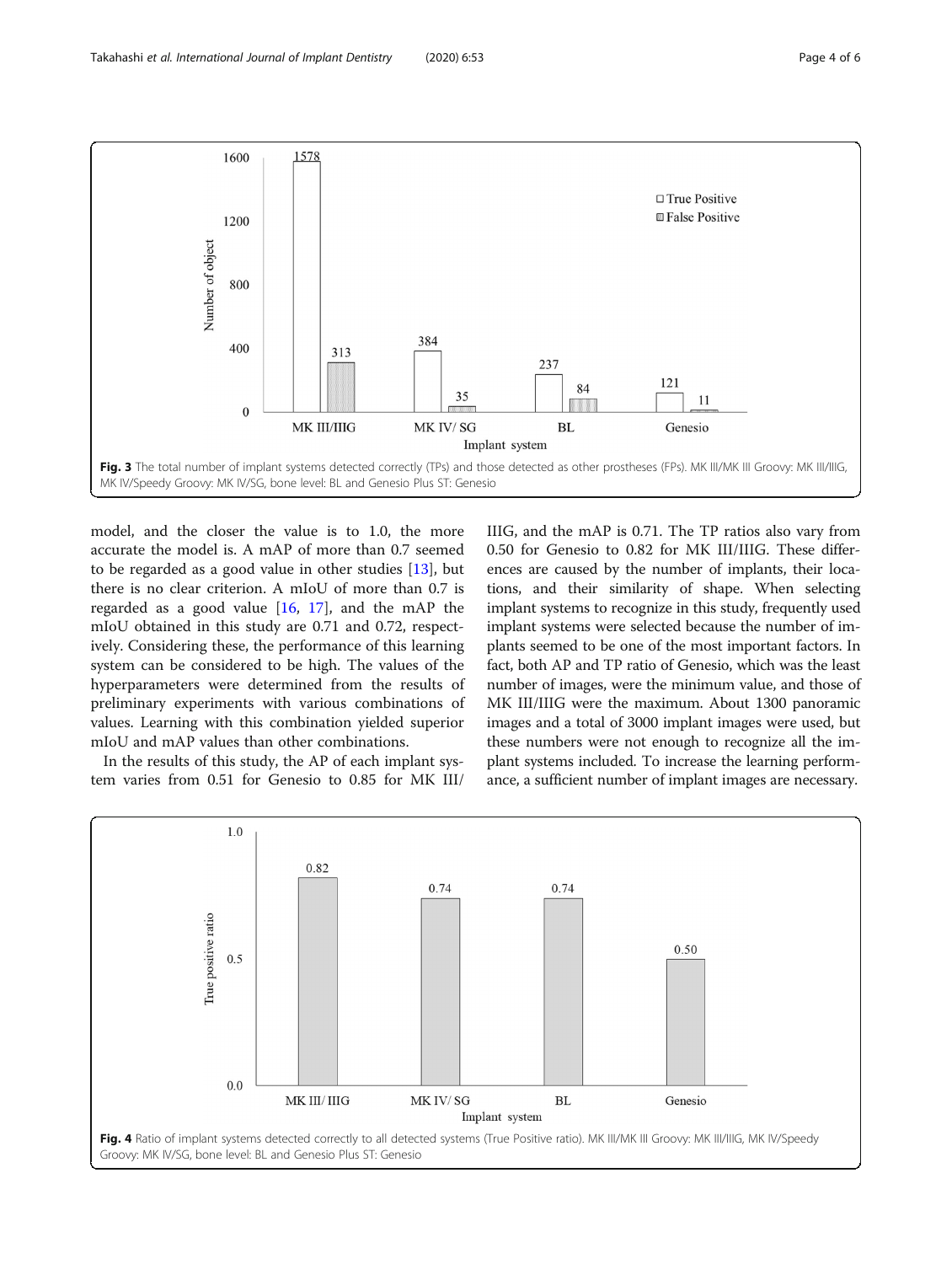<span id="page-4-0"></span>

To identify implant systems from radiographic images, dental radiography, panoramic radiography, and computed tomography were considered. In this system, it is thought that implant systems are identified by the shape of the collar, groove, and apex of the implant images, which are unique characteristics of each implant. Consequently, the quality of the training images is important so that these shapes of the implants can be recognized in detail. The advantage of using panoramic radiographic images is that they are standardized to a certain level regardless of the patient, and the shapes of the implants in the images are also standardized. However, the disadvantage is that the implant shapes are unclear when they overlap with a shadow, such as the spina or floor of the maxillary sinus, or when they were too short or much inclined. This may cause misdetection, and some

misdetections actually occurred in the result of this study (Fig. 6). In such cases, the images of dental radiography may be more useful. Another disadvantage is the shape of the images. The shape of the images in the learning procedure of this algorithm is square, but the original panoramic radiographic images are rectangular. Therefore, in the learning procedure, panoramic radiographic images are laterally compressed and the shapes of the implants are also compressed. As a result, implant details become unclear, and this could decrease learning performance. The learning performance could be increased by cropping the original panoramic image into a square shape that includes implants beforehand.

In this study, four systems by one manufacturer and more two systems by two manufactures were selected. The reason was to know how much of a difference this